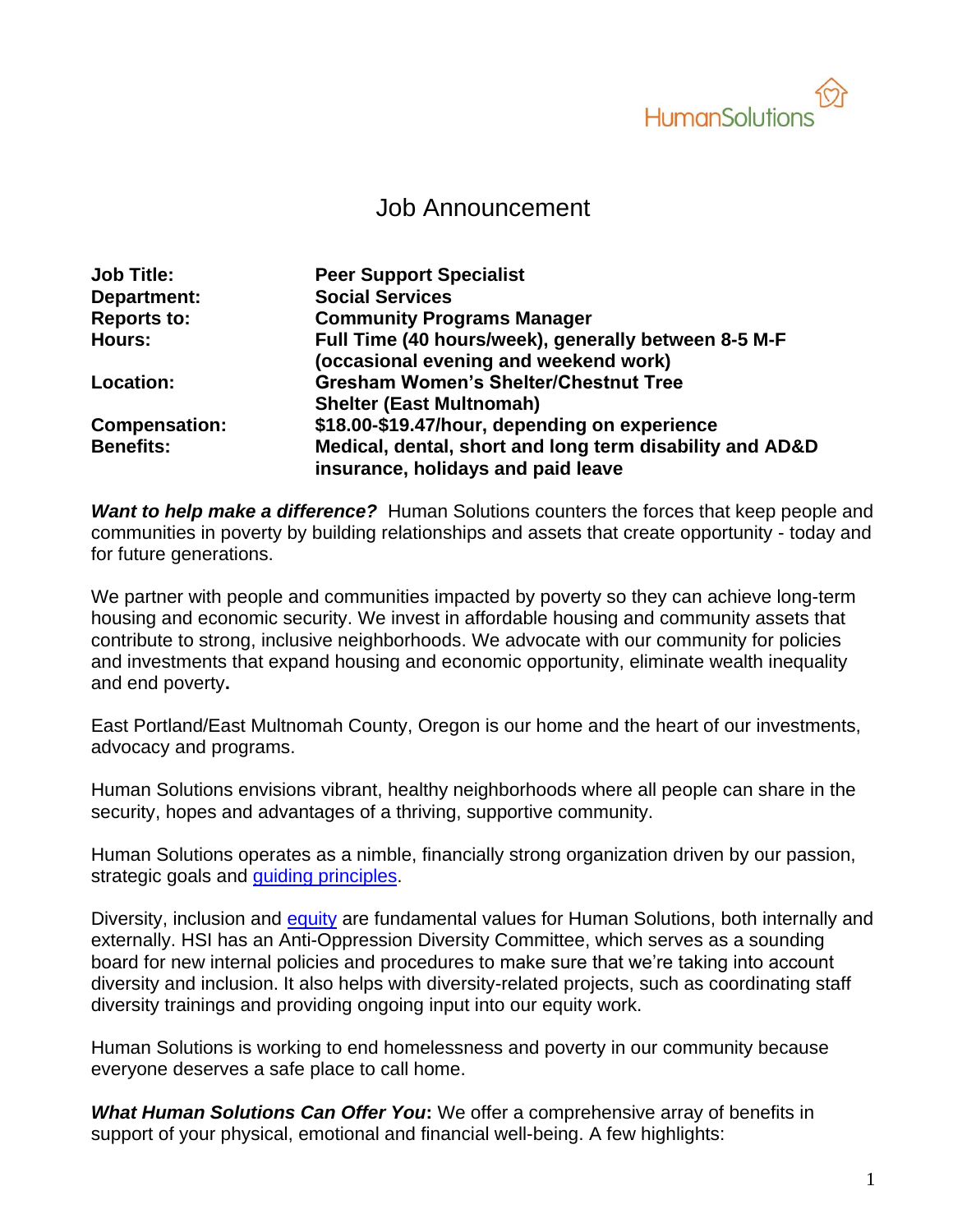- Employer paid premiums for employee health insurance.
- Generous paid time off, 13 paid holidays, a floating birthday holiday and the ability to maintain a great work/life balance.
- Employer paid premiums for short-term and long-term disability insurance and life insurance.
- Access to an employee assistance program.
- Flexible spending accounts for health and for dependent care.
- Professional development opportunities, including employee driven committees and monthly optional staff workshops.
- Access to wellness initiatives and resources including things such as walking groups, yoga classes, workshops on stress management, self-care and healthy living.
- Opportunity to contribute to a 401k retirement plan with a 2% employer match after three months of employment.
- Six weeks of sabbatical leave for every seven years of consecutive employment with the agency.

## **SUMMARY**

The *Peer Support Specialist* will provide strengths-based advocacy alongside individuals who may be homeless, at risk of becoming homeless or in need of other supportive services. Many participants have aspirations for themselves and face multiple challenging issues that may be barriers for them. The person in this position will deliver services within the frameworks of Assertive Engagement and Trauma Informed Care to help participants achieve their aspirations. They will work in collaboration with the individual and the Housing Specialist and/or Retention Worker to develop and maintain the implementation of a holistic goal plan aimed at addressing each individual's needs, especially as they relate to mental health and/or addiction treatment. This position will work with our Adult Housing Placement out of Shelter Team, which consists of Housing Specialists, a Retention Worker and Peer Support Specialists, as well as shelter staff members.

The *Peer Support Specialist* must meet the qualification criteria adopted under ORS 414.665. Please refer to the qualifications section below for more details.

## **DUTIES & RESPONSBILITIES**

### *Essential*

- Conduct an in-depth assessment with prospective program participants.
- Collaborate with participants to develop and implement an individualized and flexible action plan with specific goals, which address health & wellness needs (including physical health and mental/emotional health).
- Help eligible individuals obtain health care benefits and entitlement benefits, which include OHP, SSI/SSDI, as well as other basic services.
- Utilize client assistance funds appropriately to each household based on their needs and goal plan.
- Apply Assertive Engagement and Trauma Informed Care skills in a culturally responsive manner to effectively motivate individuals to achieve their goals.
- Engage with households at least twice a month to update progress, address other needs, and provide any other ongoing supportive services.
- Use creativity and resourcefulness to ensure that participants are aware of all community resources available to them.
- Advocate with other service providers for the needs of participants as appropriate, which may include, but are not limited to, housing stability, counseling services,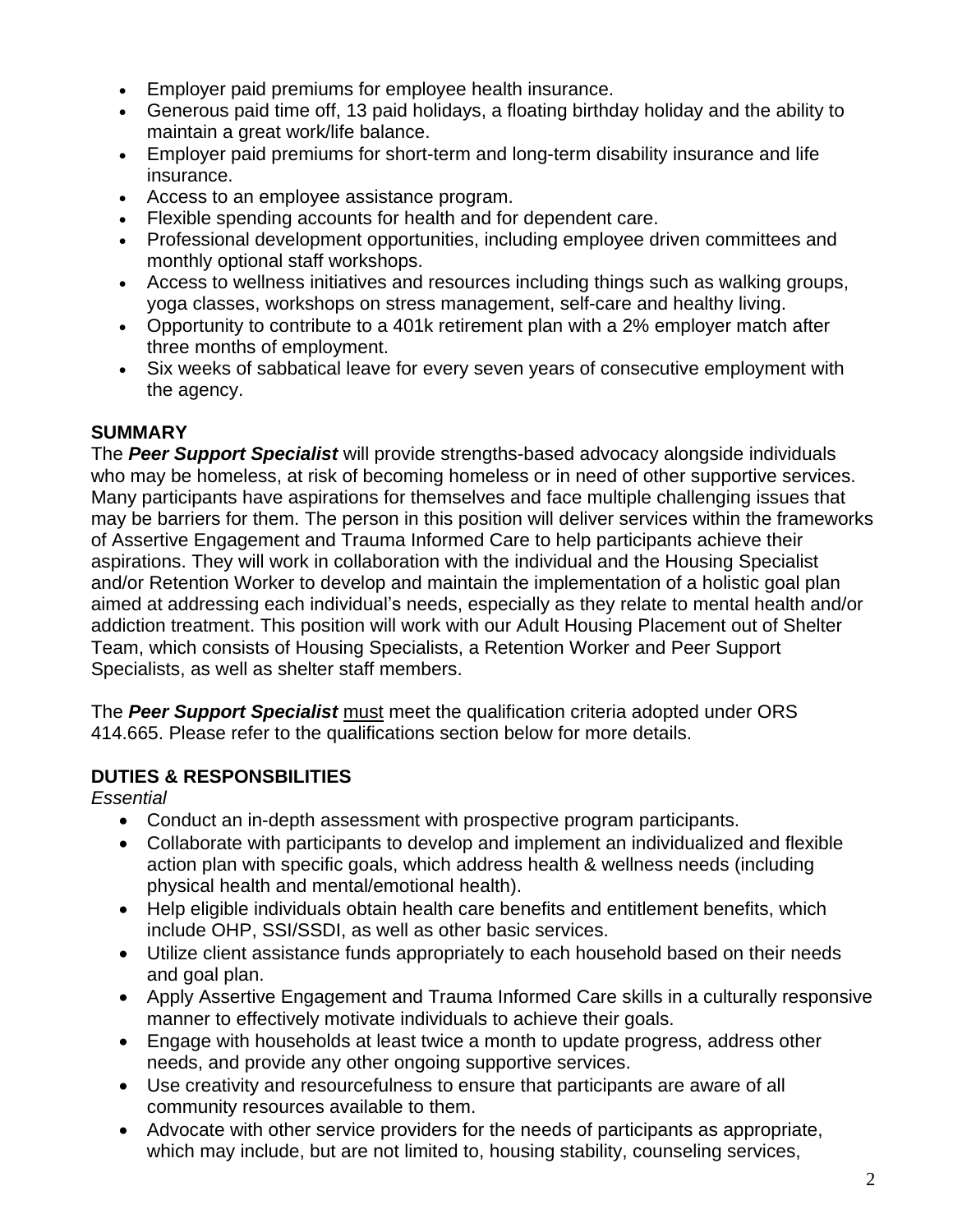substance use treatment, veterans services, benefits acquisition, physical and mental health care, and legal services.

- Organize and maintain files up to standards required by the funders. This includes, but is not limited to, keeping progress notes current and frequently updating goal/action plans for each participant and make regular entries regarding the status of their situation and activities performed towards the completion of their goals.
- Maintain accurate, complete, and up-to-date documentation of service activities using Human Solutions procedures, forms and data reporting systems (ETO and Service Point). Submit paperwork in a timely manner.
- Preparing and submitting monthly/quarterly/yearly reports to the funder.

### *Secondary*

- Participate in regular supervision check-ins, monthly department/small team staff meetings and all staff trainings.
- Participate in community meetings/outreach events as appropriate, including but not limited to information and referral meetings and interagency partnership meetings.
- Other duties as assigned.
- Flexibility and a cooperative team spirit are important for the successful operation of Human Solutions.

## **QUALIFICATIONS**

The successful candidate must be able to perform each essential duty satisfactorily. The requirements listed below are representative of the knowledge and abilities required.

Knowledge of:

- Development and implementation of client centered service planning.
- Social, economic, and systemic issues creating poverty.
- How to work successfully using nationally recognized evidence based practices related to working with people living in poverty both to help them achieve greater stability and to help them thrive to the best of their ability.
- Community resources and agencies providing health care, mental health/substance abuse services, and other community services available to homeless and low income individuals.
- The effects of trauma on individuals experiencing homelessness and poverty.

Ability to:

- Partner with participants to identify their strengths, needs, options and effective solutions.
- Coordinate delivery of services with Social Service Managers, Gresham Women's Shelter/Chestnut Tree Shelter Managers and staff.
- Non-judgmentally elicit information and help problem solve around sensitive issues including, but not limited to behavioral health, substance abuse, and criminal backgrounds.
- Plan and coordinate delivery of services.
- Knowledge of, and/or willingness to learn Assertive Engagement tools related to motivational interviewing, a strength based approach, and elements of Assertive Community Treatment to working with program participants.
- Incorporate Trauma-Informed Care principles to services rendered.
- Work cooperatively and productively with volunteers and staff.
- Develop and maintain productive working relationships with public and private agency representatives as well as with the general public.
- Demonstrate cultural sensitivity and competency when working with diverse populations.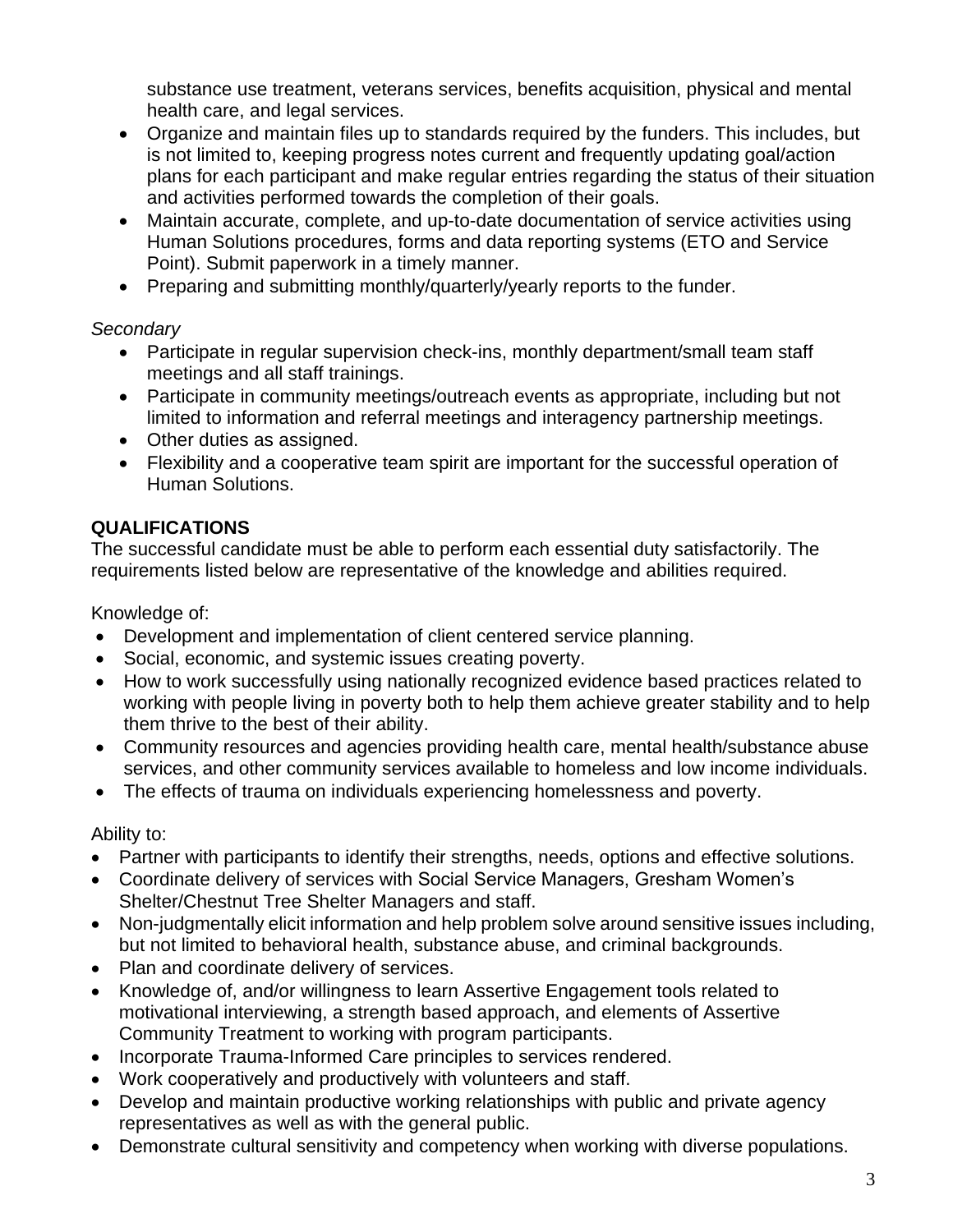- Prepare and maintain clear, accurate, complete and timely records and reports.
- Maintain strict confidentiality and professional boundaries with all households served.
- Understand and follow complex written and oral instructions, rules and procedures.
- Work independently and at the same time be a vital and contributing part of a team.
	- **Important:** The *Peer Support Specialist* must meet the qualification criteria adopted under ORS 414.665. They may be either a peer support specialist or a peer wellness specialist who provide supportive services to a current or former consumer of mental health or addiction treatment: Is a current or former consumer of mental health or addiction treatment, or an individual who is in recovery, as defined by the Oregon Health Authority by rule, from an addiction disorder. The hiring manager will be checking the traditional health worker registry to ensure the applicant's name is found there, so if you feel you qualify please make sure you are on the registry, otherwise you will not be considered for an interview: <https://traditionalhealthworkerregistry.oregon.gov/Search>

#### **EDUCATION and/or EXPERIENCE**

- Bachelor's Degree in social service/social sciences field with at least six (6) months case management experience; or any combination of education and work experience in social services and case management totaling four years. Life experience is also considered.
- At least one year experience developing and/or implementing individualized service plans.
- Experience with crisis intervention, community networking and resource development.
- Experience delivering services in a culturally responsive approach using Assertive Engagement techniques (i.e. Strength Based Case Management, Motivational Interviewing, Assertive Community Treatment).
- Experience providing services to justice involved populations.
- Bi-Lingual/Bi-Cultural preferred but not required.
- English fluency required, written and spoken.
- General computer, word processing and spreadsheet skills.
- Experience and intermediate skills with Microsoft Office (Word, Excel, Outlook)

### **PHYSICAL DEMANDS**

The physical demands described here are representative of those that must be met by an employee to successfully perform the essential functions of this job. Reasonable accommodations may be made to enable individuals with disabilities to perform the essential functions.

While performing the duties of this job, the employee is regularly required to use hands to finger, handle, or feel; reach with hands and arms; climb or balance; and talk or hear. The employee frequently is required to stand; walk; sit; and stoop, kneel, crouch, or crawl. The employee must frequently lift and/or move up to 10 pounds and occasionally lift and/or move up to 25 pounds. Specific vision abilities required by this job include close vision, and distance vision.

### **WORK ENVIRONMENT**

The work environment characteristics described here are representative of those an employee encounters while performing the essential functions of this job. Reasonable accommodations